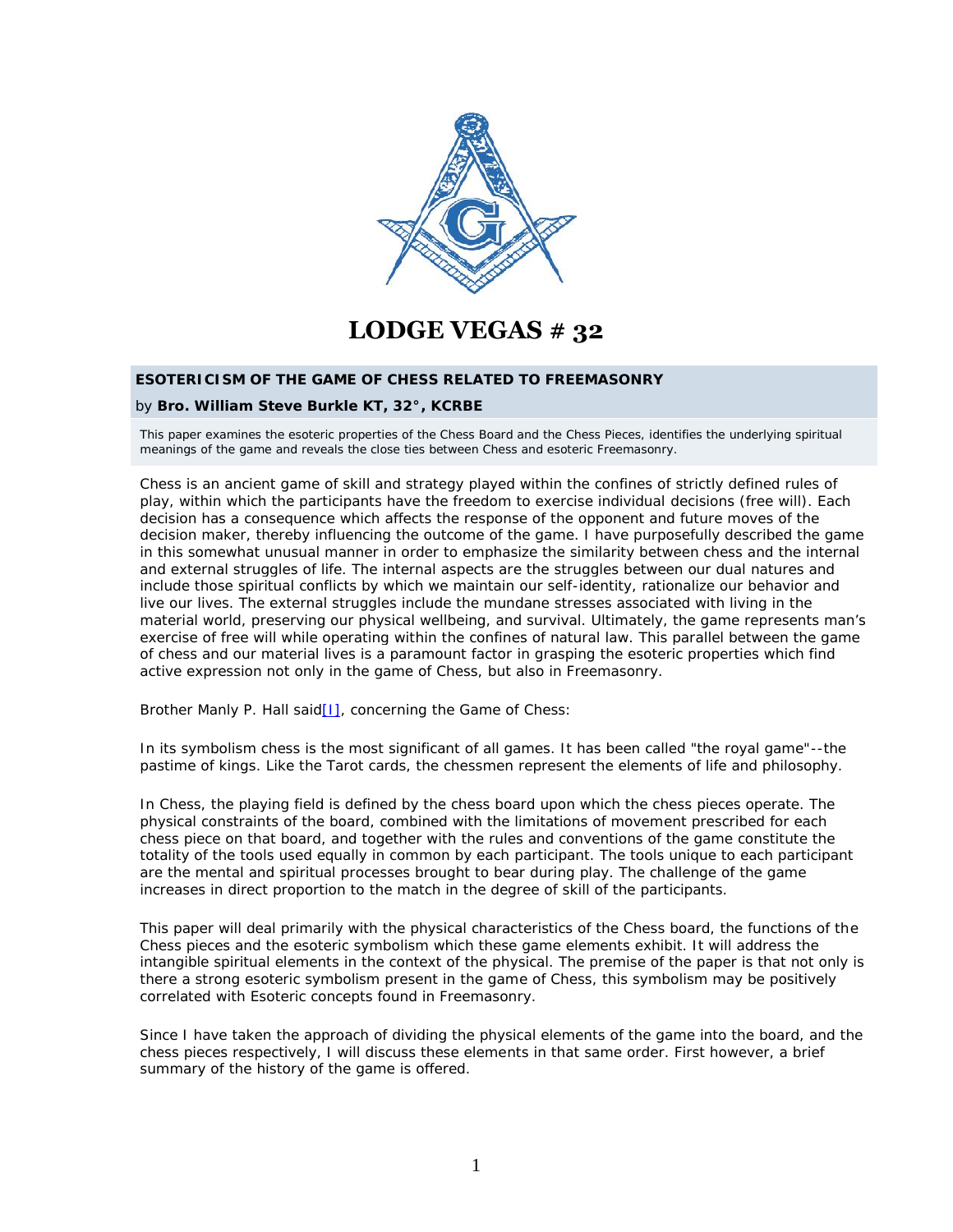## **Historical Elements**

The game of Chess is believed to have originated in Persia [II]. Legend holds that the game was developed for King Vishtaspa by the prophet Zarathutra[III] who requested as a reward that he receive payment in grain. The conditions of this reward were that the amount of grain received would be equal to that which accumulated by placing one grain on the first square of the chess board, three on the second, six on the third, ten on the fourth, etc. up to the sixty-fourth and final square. Mathematicians will recognize this to be a geometric progression, resulting in a greater quantity of grain than could be gathered in the entire Persian Empire (18,446,744,973,709,551,661 grains). According to further legend, the original rules of the game of Chess were so ancient as to have been lost. A wise man in the Persian court by the name of Buzurdjmir, rediscovered the complete set of rules for the game of Chess, including the placement and movement of each Chess Piece on the board through study and analysis. Dr. Ricardo Calvo[IV] says of Buzurdjmir:

*To calculate the arithmetical progression upon the chess board, he considered 32 pairs of numbers adding up to 65 (1+64 = 65, 2+63 = 65, 3+62 = 65 etc). So 32x65 = 2080… In an allegorical sense, the secret number of the chess board is not 64, but 65, because all other numbers are related to it."*

The word "Checkmate" used to signify the games end by successfully trapping the King, is believed to stem from the Persian word "Shah" (king) and the Arabic word "mat" (he is dead).

Other accounts of the origin of the game [V] hold that it began in India as early as the time of the great Indian grammarian P nini (circa 500 BC) where it was a game known as "Chaturanga" (Sanskrit meaning "four members") which required four participants, and which possibly included the use of dice. It is interesting to note that by using dice, the element of fate was introduced as a factor in the game. In the Indian version of the game, the sixty-four squares (in an 8 X 8 matrix) correspond to the so-called Vastu-mandala, a diagram associated with the layout of sacred temples. The Hindu King Balhit<sup>[VI]</sup> is attributed with writing a book about the game of Chess in which the Game is portrayed as an allegory of the Zodiac. According to historian[VII] Titus Burhhardt:

*" The cyclic symbolism of the chess-board resides in the fact that it expresses the unfolding of space according to the quaternary and octonary of the principle directions (4 X 4 X 4 = 8 X 8), and that it synthesizes in crystalline form, the two great complementary cycles of sun and moon: the duodenary of the Zodiac and the 28 Lunar mansions; furthermore, the number 64, the sum of the squares on the chess-board is a submultiple of the fundamental cyclic number 25920, which measures the precession* of the equinoxes." .<br>The representation of the Chess board in this fashion brings to mind similarities of the Vastu-mandala

and the Kabalistic Cube of Space.

Still other sources identify that the game of Chess was invented by Mercury, also known as Hermes or Thoth. Regardless of its origin, the game of Chess became extremely popular in the Arabic world, thereby spreading to Spain and eventually to the rest of the Western world.

## **The Chess Board**

The traditional Chess board is an eight-by-eight mosaic of sixty-four squares arranged in alternating dark and light shades (Figure 1). The squares are arranged in ranks and files; ranks are the rows or lines of eight squares running from left-to-right across the board, whereas files are the rows or lines of eight squares running from top-to-bottom along the board. Ranks are commonly numbered from 1 to 8, and files are lettered from "a" to "h" (left-to-right).

The board is commonly viewed to be divided into four zones. The first zone is the division of the board into the White v. Black Half into groups of four Ranks. Traditionally, white's half of the board consists of all of the squares from Ranks 1 to 4; Black's Half includes all the squares from Ranks 5 to 8. A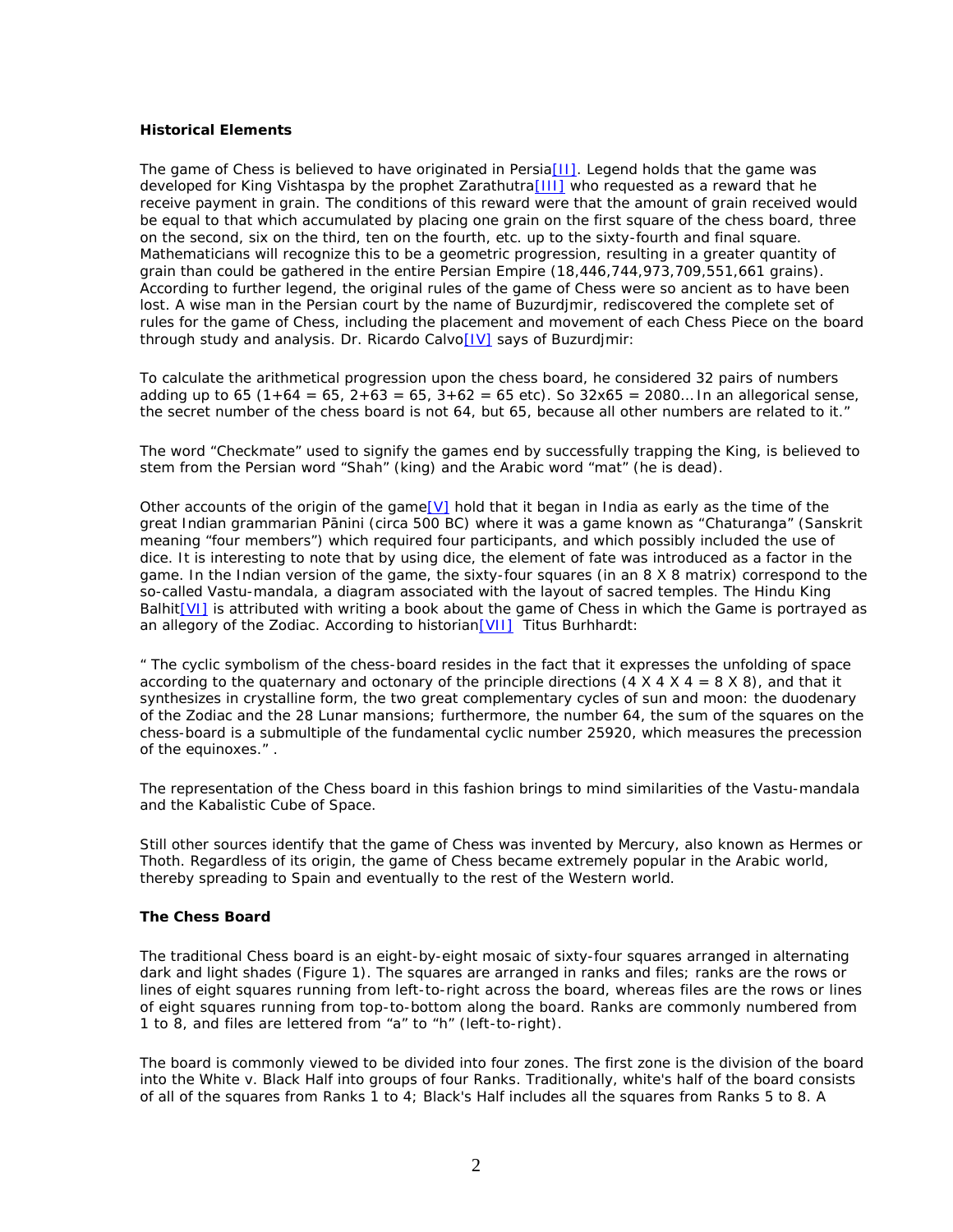similar, but vertical division creates a second zone delineating the Kings Side versus the Queen's Side of the board. The Queen's Side includes all squares from Files a through d, whereas the King's Side includes all squares from Files E to F. The third zone is actually a combination of the Center and the Expanded Center of the Board. The Center includes the four most center squares on the chessboard; whereas the Expanded Center includes the 16 squares in the board center. The fourth and final zone consists of the Flanks. There are 6 Flanking squares in total, 3 squares on the Queen's Side (Files a to c) and 3 squares on the Kingside (Files f to h).

While the game is now traditionally played by two participants, there have been four-handed versions such as Rosicrucian or Enochian Chess<sup>[VIII]</sup> which appear to be an adaptation of the earlier "*Chaturanga*". In 1922 George Slater, a member of the Sodalitas Rosae + Crucis & Solis Altati (The Rosicrucian Order of A.O.) prepared a detailed description of the game of Enochian Chess and a ritual associated with the game, which has been transcribed and is available via the internet $[IX]$ . In this transcript, a Table is provided which gives correspondences between the Chess Pieces, Cards of the Tarot, and the Elements.

There are correlations between the 64 Squares of the Chess Board and the 64 Hexagrams of the Oriental divinatory system known as the I-Ching[ $X$ ]. The 8 major trigrams of the I-Ching coincide with the 8 ranks and 8 files of the Chess Board, and the six lines in a hexagram may be correlated with the 6 types of chess pieces. There are also similarities between certain of the Chess Pieces and the cards in a Tarot deck. As is frequently the case when exploring true esoteric symbolism, there is a great deal of similarity which can be found between different, seemingly unrelated systems.

The Masonic allusion most commonly associated with the Chess Board is that of the Mosaic pavement, and the allegorical representation of the dark and light squares as symbols of opposites. Somewhat less recognized are the allusions of the Chess Board to astrological concepts (see earlier references to the book of King Balhit) and the similar allusions to the Astrological layout[XI] of the lodge. During our later discussion of the Chess Pieces further astrological allusions shared in common between the game



Figure 1 - The Standard Chess Board is an 8X8 Matrix of Alternating Dark and Light Squares. The Board is Divided into Four Zones; the White vs. Black zone delineated by the green line, the Queen's Side vs. King's Side delineated by the solid red line; the Central and Expanded Central zone is delineated by the orange and purple lines, respectively. The Flank zone is delineated by the dashed red lines.

and the lodge will be explored.

A somewhat lesser-known allusion concerning both the Chess Board and the Mosaic Pavement also exists in the Masonic allegory of the 3, 5, and 7 steps leading to the middle chamber. The numbers 3, 5, and 7 represent the difference of squares of the first four integers as follows:

$$
1^2=1,
$$

$$
2^2 = 4,
$$
  

$$
3^2 = 9,
$$

$$
4^2=16
$$

Subtracting the square of each integer

$$
4 - 1 = \underline{3}
$$
  

$$
9 - 4 = \underline{5}
$$
  

$$
16 - 9 = \underline{7}
$$

Although logic indicates a continuance of the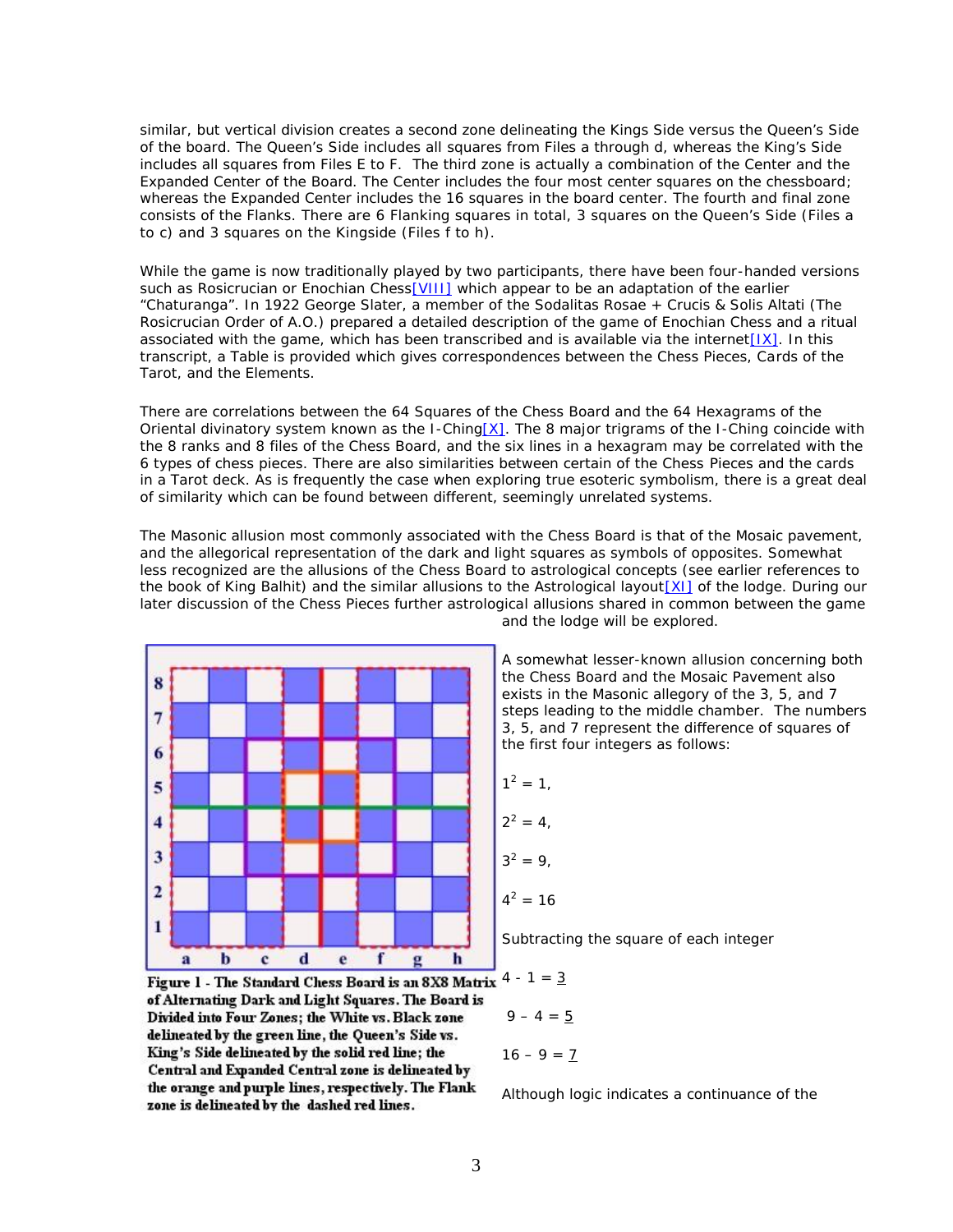sequence could be obtained by squaring the integer 5, and thereby deriving a difference of squares  $(25 - 16 = 9)$ , it is important to note that the numbers 3, 5, and 7 are all primes (indivisible by any number other than 1 or themselves), whereas 9 is not a prime number. As will be shown, only the 3, 5, 7 sequence is accommodated by the Chess Board. The squaring of the integers may be represented graphically as shown in Figure 2:





Figure 2 - A graphical representation of the first four integers squared



The difference (subtraction) of squares may also be represented graphically as depicted in Figure 3:



Figure 4 - The Chess Board Squares are Arranged About a Center-Point in Four Separate Groups of Squares in each of Four Ouadrants in a Manner **Consistent With the Difference Between Squares** Associated with the 3, 5, 7 Sequence.

The Chess Board may be discovered to have a common center, which can be located at the point of intersection of diagonals constructed from the four corners of the board. This is true also of the Masonic Pavement<sup>[XII]</sup>. In a manner identical to that used in the layout of the Masonic Pavement, the Chess Board is constructed from its center outwards in four concentric rings with each quadrant of the board encompassing four groups of nested squares (See Figure 4) which are identical to the nested squares associated with the 3, 5, 7 sequence shown in Figure 3. Among other things, the arrangement of the nested 3, 5, 7 Difference in Squares incorporates an approximation of the Golden Spiral[XIII].

One of the key features of the Board Layout when envisioned as nested squares derived from the 3, 5, and 7 sequence is that when all four quadrants are considered there is a central common group of four contiguous squares (shown in black outline in Figure

4). The only two Chess pieces which are capable of simultaneously controlling all four of this group of squares are the King and Queen. Four (4) is a cubic number (and  $4 \times 4 \times 4 = 64$ ). In this regards, the four squares, which in a Masonic Mosaic Pavement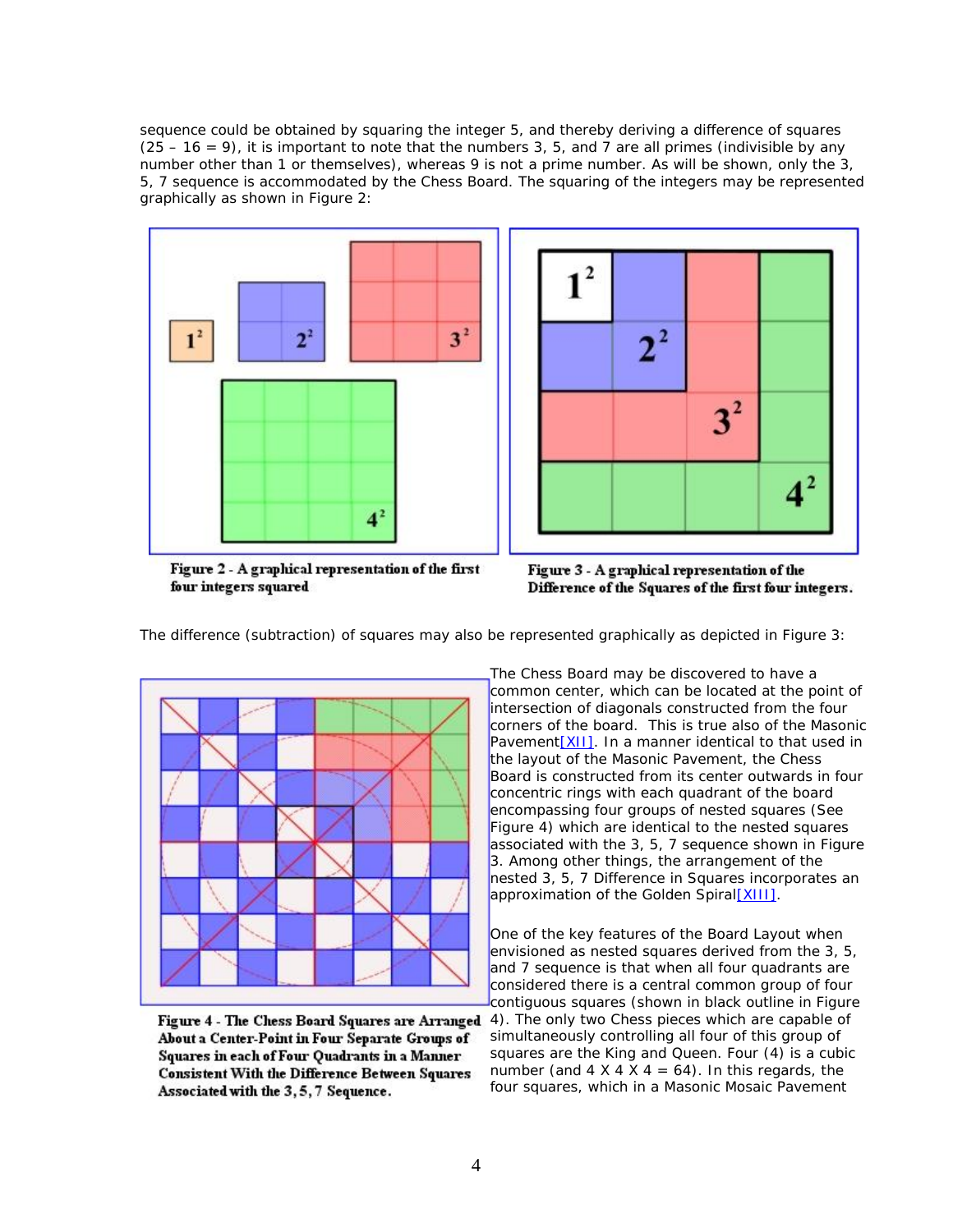would be occupied by the Altar, represent the Holy of Holies in Solomon's Temple. The traditional symbolism of the Chess Pieces (the King and Queen) are that the King represents the Sun, and the Queen represents the Moon. This symbolism identifies the four squares as the center of the universe from the Astrological standpoint, and places two of the three Lesser Lights of Freemasonry on the altar.

There is an additional feature of the "Nested Squares" which requires a three-dimensional perspective, in which each of the nested squares in the board is considered to be a three-dimensional cube (Visualize the Chess Board to represent a top-downward view of nested cubes). This is a plausible consideration since the number 12 which describes the cube and the sequence 3, 5, and 7 are related. Albert Pike wrote (concerning the cube) that:

*We have visible three faces, and nine external lines, drawn between seven points. The complete cube has three more faces, making six; three more lines, making twelve; and one more point, making eight. As the number 12 includes the sacred numbers, 3, 5, 7, and 3 times 3, or 9, and is produced by adding the sacred number 3 to 9; while its own two figures 1, 2 the unit or monad, and duad, added together, make the same sacred number 3; it was called the perfect number; and the cube became*



Figure 5 - A three-dimensional expansion of the nested square arrangement of the chessboard produces a four stepped Ziggurat

*the symbol of perfection.*

Thus, if we consider each nested square to have a height equal to its length and width them stacking the nested cubes results in a four-stepped Ziggurat as shown in Figure 5. This Ziggurat has been interpreted[XIV] as representing the "world mountain" which the ancients believed was the central axis of the revolving cosmos.

There are a significant number of other esoteric characteristics incorporated into the Chess Board Layout [XV]. The natural symmetric division of the Chess Board into four quadrants taken in the context of astrological symbolism represent the four opposing seasonal cycles. Extension of this symbolism into the art and science of Alchemy would find a correlation between the Chess Board Layout and the so-called "Square of Opposition" of the elements (Figure 6) proposed by Aristotle.

Other characteristics of the Chess Board also fall in line with our current discussion of Astrological associations, namely that the perimeter of the board consists of 28 squares (Figure 7), which correlates with an approximation of the number of days in a monthly lunar cycle.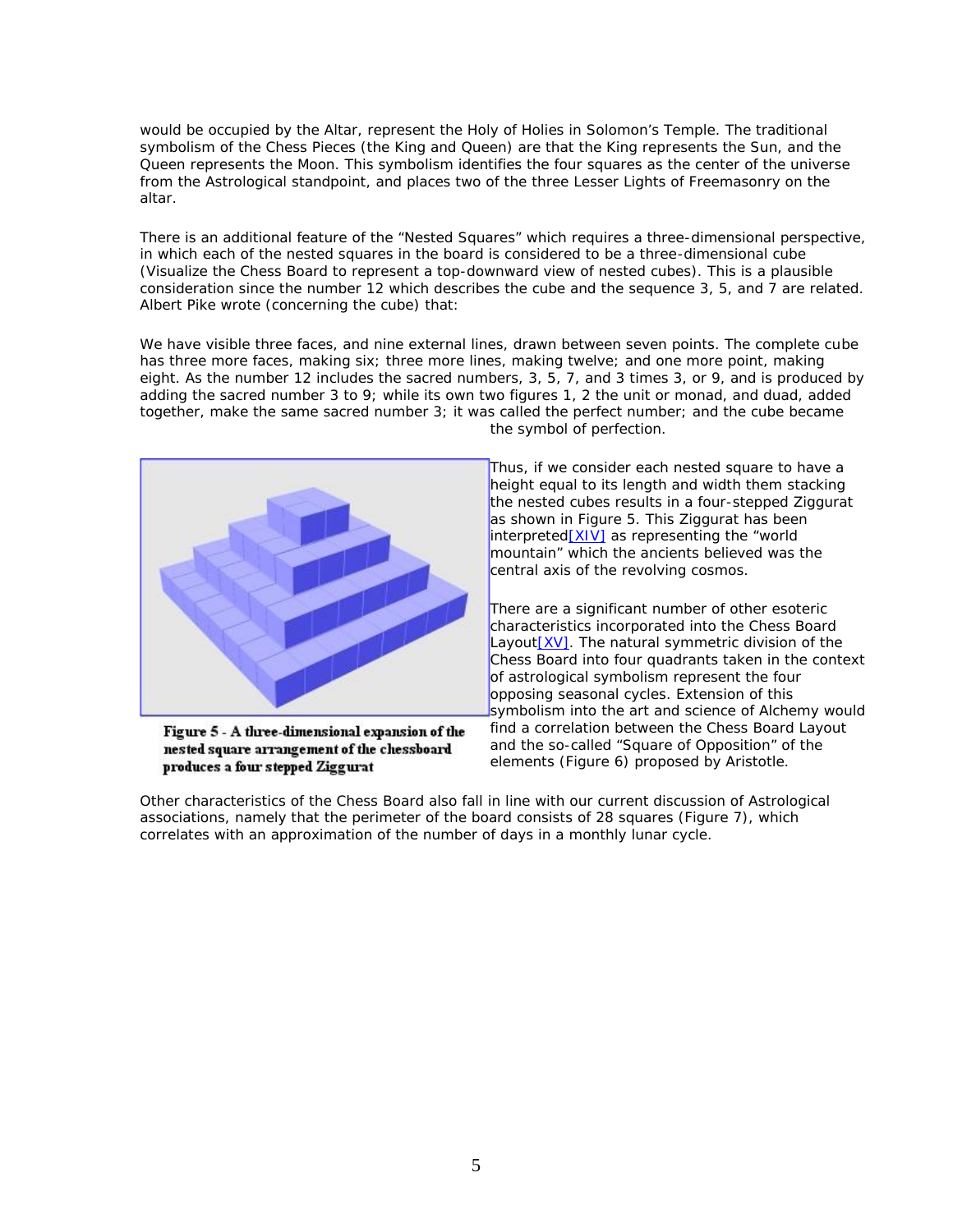





Figure 7 - The Twenty-Eight Squares Forming the Circumference of the Chess Board Correspond to An Approximation of the Number of Days in One Lunar Cycle.

**The Chess Pieces**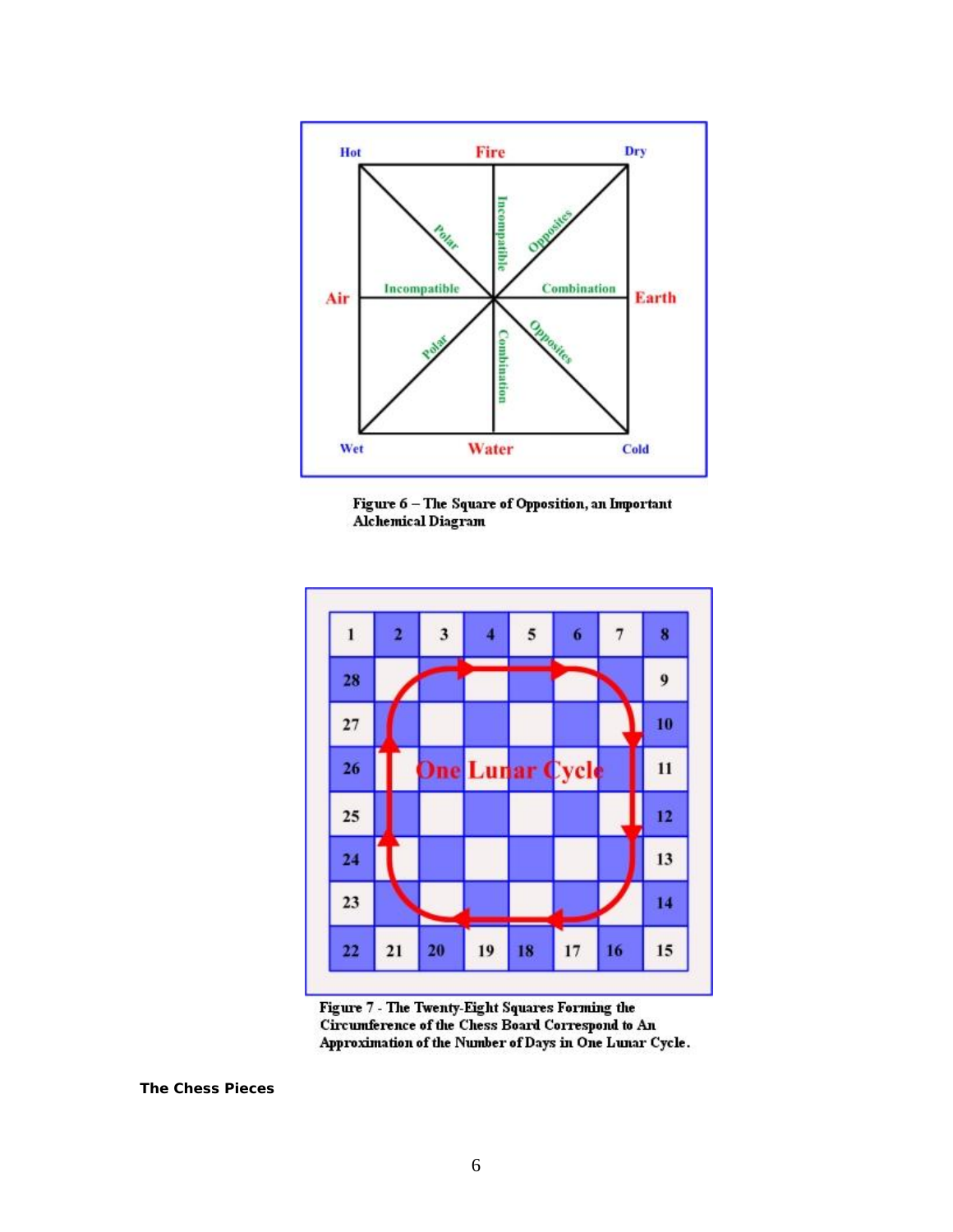The major chess pieces represent[XVI] the three traditional energy forces analogous to the three forces represented by the Christian Cross (active, passive, and modulating) and which form the Theological basis of the Christian Trinity.

The game is played with a total of thirty-two pieces, sixteen pieces are black and sixteen are white. In each set of sixteen there is one King, One Queen,, Two Bishops, Two Knights, Two Rooks, and Eight Pawns. Figure 8 provides an illustration of the initial placement of the Chess Pieces on the Board.



The symbolism of the Chess Pieces is largely found by examination of their function and the range of freedom with which they may move on the board. Brother Manly P. Hall[XVII] aptly describes the role of the Chess Pieces as representative of the spiritual constitution of man. Hall observes in this regard that:

*"Of the philosophical constitution of man, the kings represent the spirit; the queens the mind; the bishops the emotions; the knights the vitality; the castles, or rooks, the physical body. The pieces upon the kings' side are positive; those upon the queens' side, negative. The pawns are the sensory impulses and perceptive faculties--the eight parts of the soul. The white king and his suite symbolize the Self and its vehicles; the black king and his retinue, the not-self--the false Ego and its legion. The game of chess thus sets forth the eternal struggle of each part of man's compound nature against the shadow of itself. The nature of each of the chessmen is revealed by the way in which it moves; geometry is the key to their*

Figure 8 - The Initial Position of the Chess Pieces on the Chess interpretation. For example: The castle (the Board. Note the White Square in the Right Corner of the Board. body) moves on the square; the bishop (the *emotions) moves on the slant; the king,*

*being the spirit, cannot be captured, but loses the battle when so surrounded that it cannot escape."*

The pieces may be found to have analogy to planetary bodies, the elements, cardinal direction, and many other forms. In the view of the Chess Board as an Astrological platform, one of the most interesting symbolisms of the Chess Pieces concerns their planetary associations[XVIII]. These planetary associations are consistent with the layout of the Lodge in that the original Blazing Star which was central to the Lodge pavement was a Hexagram  $[X|X]$  and not the Pentagram. The Hexagram is itself a common symbol of planetary order.

In the Astrological scheme, as already noted, the King represents the Sun and the Queen represents the Moon. The King may move only one square at a time in any direction (including diagonally). The King captures other pieces by displacement, i.e. assuming the square upon which an opposing piece occupies. The Queen moves freely vertically, horizontally, or diagonally and may do so for any desired distance. The Queen captures by displacement. Bishops move diagonally along squares of similar color (black bishops move on black diagonally connected squares, white bishops on white diagonals).

The Bishop's pattern of movement is decidedly triangular, and is taken to represent the spiritual world. Astrologically the piece represents the Feminine character and the Planet Jupiter. The Rook moves "on the square", that is to say either vertically or horizontally. It is taken to represent the